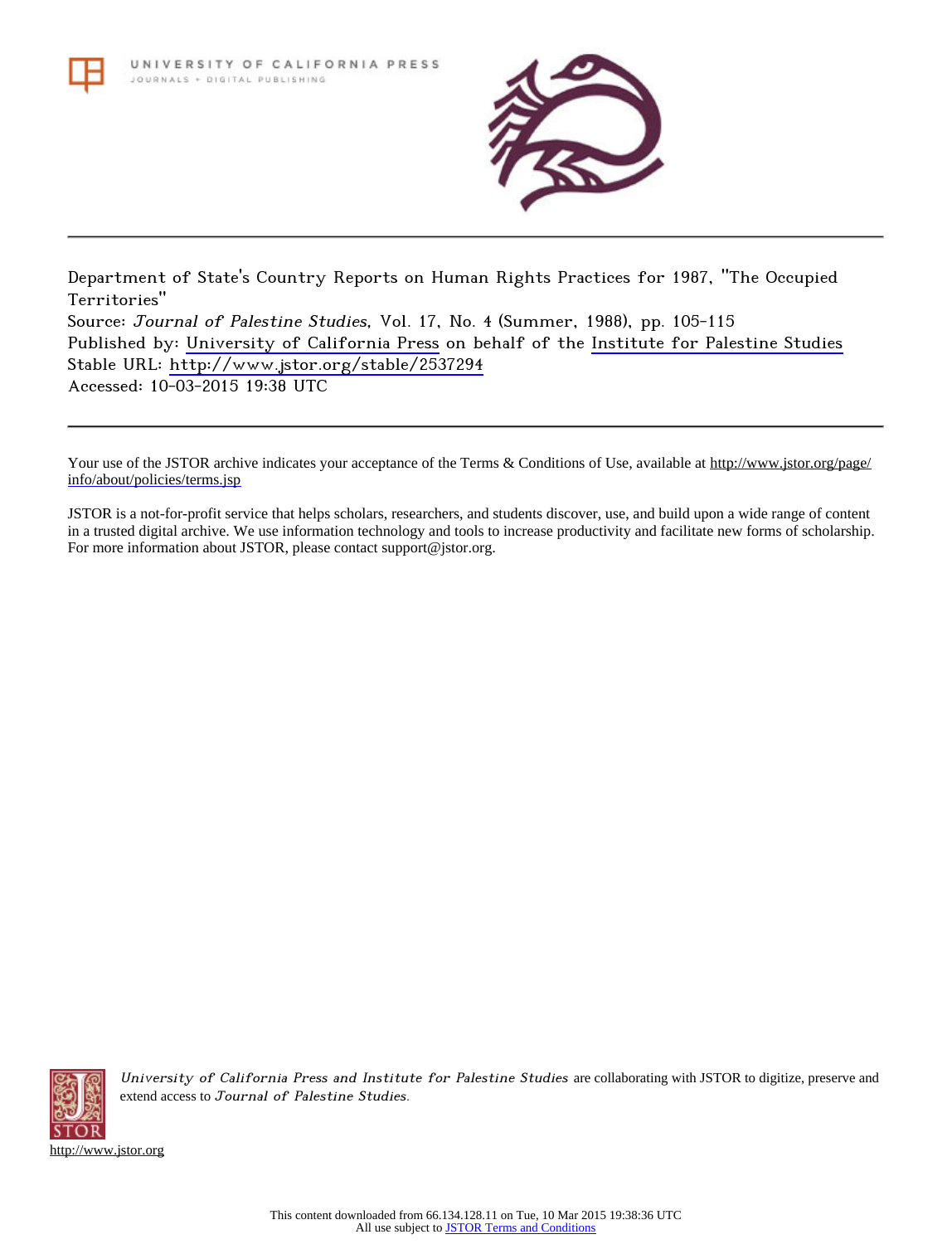# Department of State's Country Reports on Human Rights Practices for 1987, "The Occupied Territories"

The following document is from the chapter on "Israel and the Occupied Territories" in Country Reports on Human Rights Practices for 1987, submitted by the Department of State to the 100th Congress, February 1988.

In the course of the war of June 1967, Israel occupied the West Bank, East Jerusalem, the Golan Heights, the Gaza Strip, and the Sinai Peninsula. As a result of the peace treaty between Egypt and Israel, the Sinai Peninsula was restored to Egypt. No peace treaty, however, has been concluded between Israel and its other neighboring countries. The West Bank and Gaza remain under military government. Israel unilaterally annexed East Jerusalem and regards the Golan Heights as subject to Israeli law, jurisdiction, and administration.

The United States recognizes Israel as an occupying power in all of these territories and therefore considers Israeli administration to be subject to the Hague Regulations of 1907 and the 1949 Fourth Geneva Convention concerning the protection of civilian populations under military occupation.

Israel denies the applicability of the Fourth Geneva Convention to the West Bank and Gaza, although it states that it observes many of the Convention's provisions in these areas. Israel enforces Jordanian law in the West Bank and British Mandate regulations in the Gaza Strip, although it has issued military orders significantly altering or overriding substantial portions of many of these laws.

Since 1967 approximately 60,000 Israeli citizens have taken up residence in the West Bank and Gaza, most of them in suburban enclaves. Their presence has resulted in a dual system wherein Palestinians are subject to laws and regulations in effect before the 1967 war, as amended by Israeli military authorities, while Israeli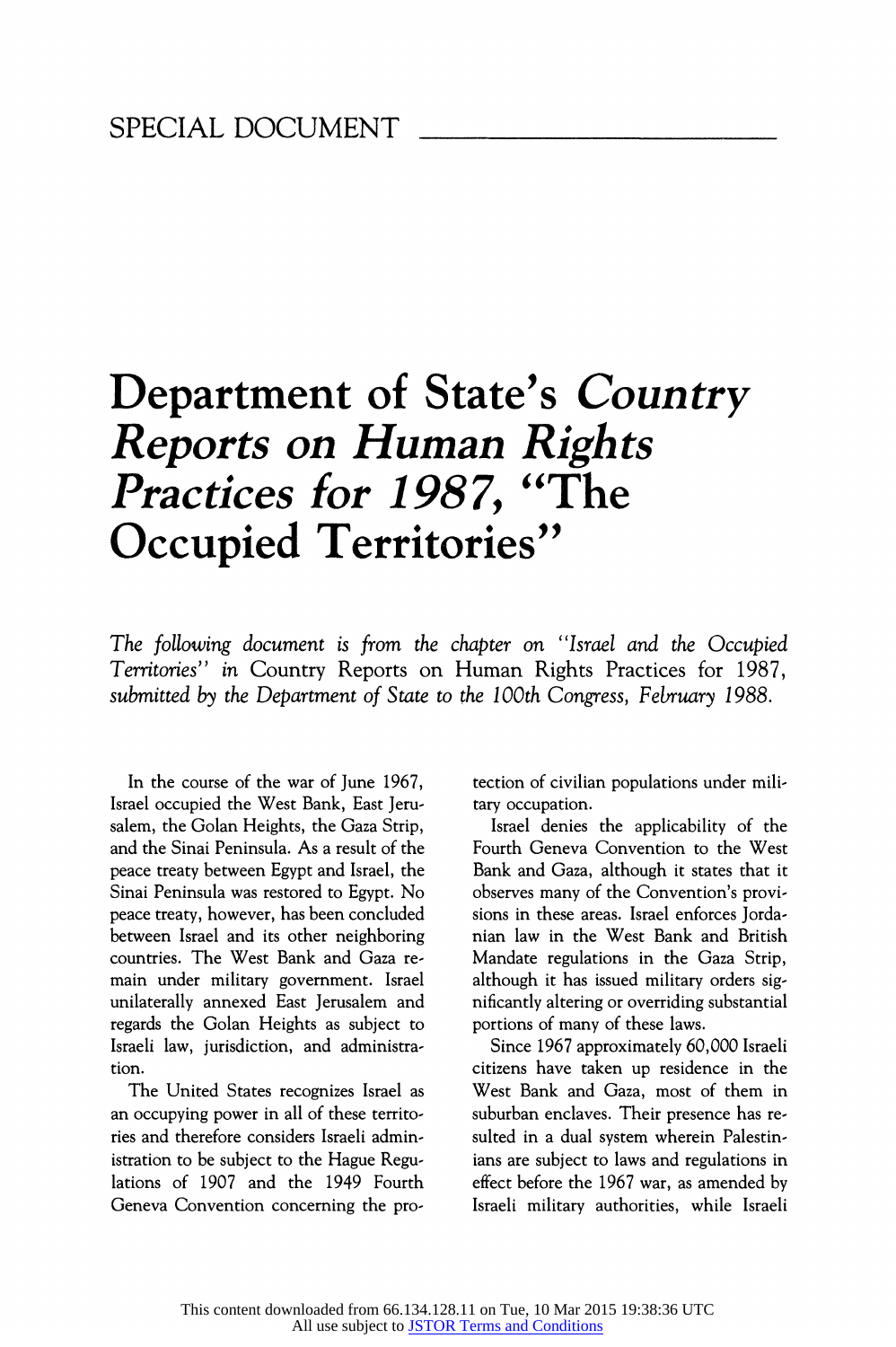residents are subject to laws and regulations applicable to Israeli nationals living in Israel.

The complex human rights situation in the occupied territories arises from the absence of a peace settlement; the territories remain under military administration, and communal conflict continues between occupation authorities, Israeli settlers, and the Palestinian population. Among the signs of friction are active resistance to the occupation, including episodes of violence, sometimes encouraged by outside groups. Friction also arises from security measures taken by Israel to counter terrorism or other perceived threats to security. Other concems include Israel's denial of residency rights to spouses and relatives of some residents and to those who try to return to the occupied territories following prolonged absences. Discontent is also caused by civilian Israeli settlers who are governed by different rules from those imposed on Palestinians, and who sometimes engage in violent activities against Palestinians. The advocacy by some Israeli political figures of annexation or permanent control of the territories, and the refusal of the main Palestinian organizations to recognize Israel or to accept a negotiated peace, further contribute to a complex situation.

For many years, the situation in the occupied territories has fluctuated between periods of calm and periods of unrest, but tensions have been chronic and increasing, especially in the refugee camps and among younger Palestinians. Beginning in early December 1987, there were several weeks of violent confrontation, involving demonstrations and provocations by Palestinians and harsh reprisals by Israeli occupation authorities to restore security, which resulted in 22 Palestinian deaths and numerous less serious casualties on both sides by the end of the calendar year.

Israel implements its policy in the occupied territories through a civil administration created in 1981 under Defense Ministry control and staffed by military and civilian personnel. Israel's national police, border police, internal security service (Shin Bet), and the Israel Defense Forces (IDF) all have roles in the civil administration. The national police, which includes local Palestinians in its ranks, is seldom criticized by Palestinians for abuses, but is often castigated for its ineffective measures to combat crime. There are frequent complaints by West Bankers and Gazans about the actions of the Border Police, IDF, and security services.

The civil administration has sought to reshape local politics, notably by trying to reduce the influence of the Palestine Liberation Organization (PLO) and other dissident Palestinian organizations. Israel has also discouraged political organizations above the municipal level, and has transferred powers of Palestinian bodies to the civil administration. Authorities permitted municipal elections in 1972 and 1976, but postponed subsequent elections on security grounds, and removed many elected and appointed local officials. Threats by extremists have also inhibited the development of moderate Palestinian leaders; even those who have expressed support for the PLO have been intimidated for cooperating with Israel or, at times, for even engaging in dialogue with Israelis. Since 1985, Israel has replaced several Israeli military appointees with non-PLO Palestinian mayors who have local and Jordanian support.

Israel has allowed the establishment of four universities in the West Bank and one in Gaza, but has restricted certain student and faculty activities which it believes threaten security. All five universities and many other schools were closed by the military government for varying periods in 1987. Several students were killed in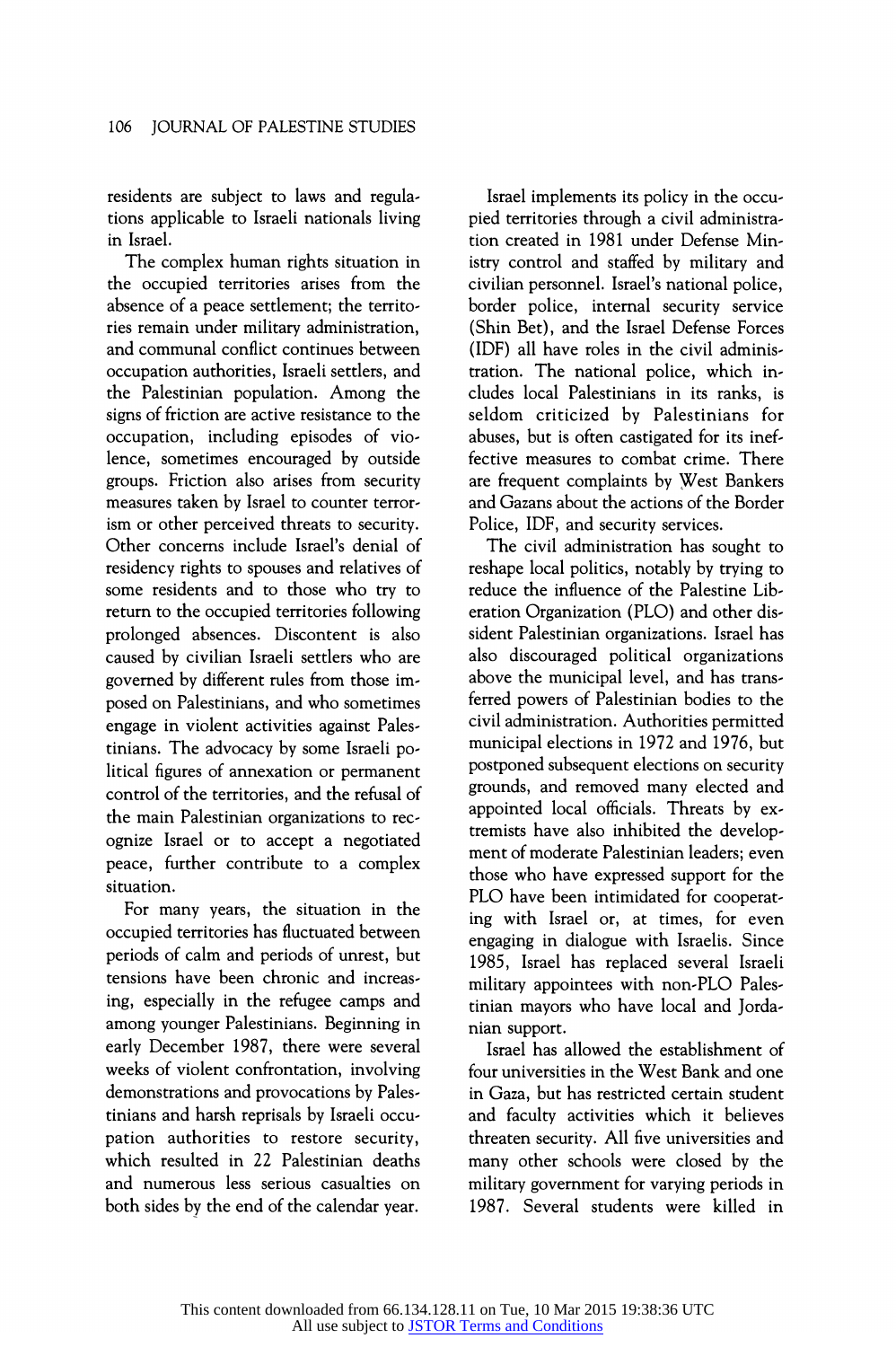clashes with IDF soldiers during demonstrations at West Bank campuses.

Israel permits criticism of its policies by the East Jerusalem-based Arabic press, but often censors articles or editorials and restricts circulation of Arabic publications in the West Bank and Gaza. Broad restrictions on free speech and assembly apply in the occupied territories.

During 1987 there was a significant increase in violence and instability in the occupied territories, causing suffering to both Palestinian residents and Israeli settlers. With the exception of the major unrest at the end of 1987, PLO factions and various PLO dissident groups claimed responsibility for nearly all violent acts against the IDF, Israeli civilians, or Palestinians who disagreed with such groups. Yet, much of the violence appears to have been spontaneous or locally generated.

Incidents of violence by Israeli settlers increased during the year, including the shooting death of one Palestinian youth, the use of unauthorized armed patrols, physical harassment, disruption of legally authorized political meetings, attacks on refugee camps, and running of IDF roadblocks. Occupation authorities stated they would take legal action against the settlers, and several were arrested. However, Palestinians assert that the authorities are generally lenient with Israeli settlers who violate security regulations.

#### Respect for Human Rights

- Section 1. Respect for the Integrity of the Person, Including Freedom from:
- a. Political Killing

Political killing is not condoned by Israel. However, there have been casualties as a result of both terrorist acts and Israeli security measures. In 1987, 42 Palestinians were killed and approximately 300 were wounded, of whom 22 were killed and approximately 150were wounded in unrest in December, by the IDF or other Israeli security forces. The majority of the Palestinian casualties resulted from the use of lethal force by the IDF against demonstrations during which rocks, other objects, and sometimes Molotov cocktails were thrown at IDF soldiers. However, some of the Palestinian casualties were passers-by hit accidentally by IDF gunfire and others were unarmed persons fleeing from the IDF or running IDF roadblocks. An Israeli settler was arrested by the authorities and charged with killing a Palestinian in Gaza.

Palestinians were believed responsible for the killing of 2 IDF soldiers and 6 Israeli civilians in 1987, as well as the wounding of approximately 135 other Israeli soldiers and civilians.

In some cases, Israeli military authorities have prosecuted or taken administrative action against IDF soldiers who have fired on unarmed Palestinians. However, Palestinians have charged that punishment of IDF personnel is often light or is suspended.

b. Disappearance

Israeli authorities neither sponsor nor condone disappearances.

c. Torture and Other Cruel, Inhuman, or Degrading Treatment or Punishment

Torture is forbidden by Israeli law, and Israeli authorities state that they do not condone torture.

Palestinians and intemational human rights organizations complain of widespread and systematic mistreatment of prisoners. Amnesty International reports that confessions are extracted from suspects by severe interrogation and that security prisoners are subject to beatings, extended solitary confinement, hooding, and cold showers. Nearly all convictions in security cases are based on confessions. Attorneys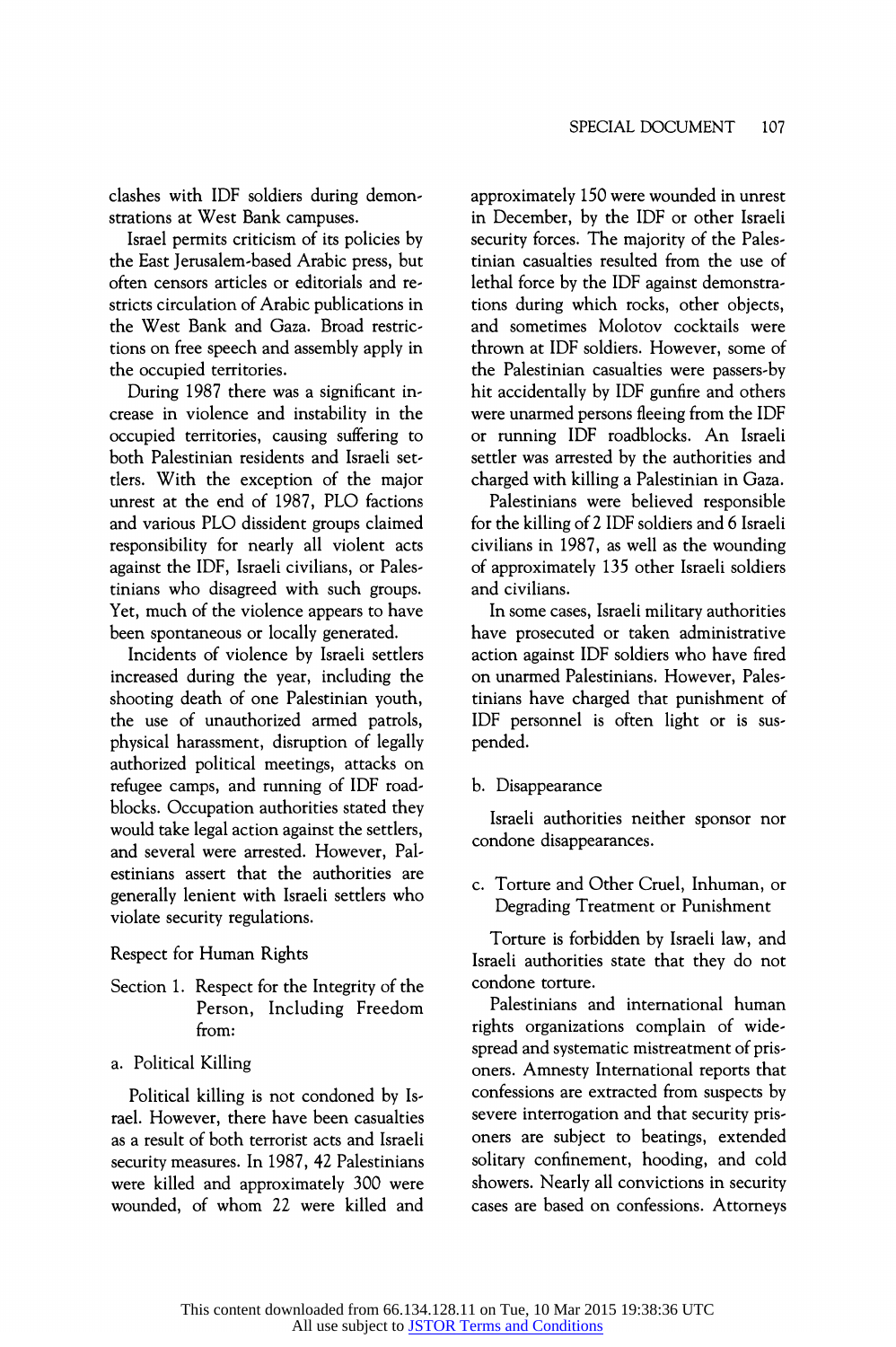are normally not allowed to see clients until after the suspects have confessed. The Intemational Committee of the Red Cross is also denied access to prisoners for a prescribed period, resulting in frequent charges of physical mistreatment that are difficult to corroborate or disprove. Most interrogations are carried out by the General Security Service (Shin Bet). In 1987 a special judicial commission headed by former Israeli supreme court president Moshe Landau issued areport on Shin Bet practices since 1971. The commission found that Shin Bet officials for many years had used physical and psychological pressure to obtain confessions, and that they had routinely perjured themselves by denying in court that such mistreatment had occurred.

In September a report was published by an Israeli Arab Anglican priest and two Americans about children in Israeli prisons, providing details of alleged mistreatment of persons under 18 years of age. The report described 16 cases of minors whose experiences, while being held in Shin Bet interrogation centers, were said to reveal a pattern of abuse of Palestinian children by the IDF. The General Security Service, which conducts most interrogations, did not comment on the report.

In October, five guards from the "Ansar II" military prison in Gaza were convicted of mistreating juvenile prisoners. In November, General Amram Mitzna, Officer in Charge of the IDF Central Command, announced that the commander and most of the staff of the Far'ah military prison in the West Bank had been dismissed and replaced by more professional military police. He also announced that new regulations had been adopted for the detention and treatment of juvenile prisoners. Among the new regulations are provisions requiring approval of the Legal Adviser for the Occupied Territories before arresting anyone under 14 years of age, "to ensure

that children are not imprisoned without sufficient reason." New procedures were to be instituted "to enable better control over how children aged 12 to 14 are treated in prison."

#### d. Arbitrary Arrest, Detention, or Exile

Persons arrested for common crimes in the occupied territories are usually provided the opportunity for bail, access to an attorney, and a clear statement of charges, although these rights are sometimes delayed. Individuals may be held in custody without formal charges for up to 18 days. The normal detention period after charges are filed is 60 days before trial. This can be extended indefinitely by a Supreme Court judge for 3-month periods.

Persons held for security reasons are not allowed bail and initially are denied access to counsel or other outside contact. Many Palestinians suspected of security offenses are arrested without warrants. Officials at times have declined to confirm detentions to consular officers who have inquired on behalf of nationals of their countries. Under Israeli law, denial of notification of arrest to third parties, including immediate family members, can be extended for up to 15 days. Many who are released without charges have claimed ignorance of the reasons for their detention. Security detainees are usually denied access to their attorneys for 18 days, and access may be denied indefinitely for security reasons or if officials believe granting access would impede the investigation.

Palestinians are often detained, sometimes in sizable numbers, after terrorist incidents or demonstrations. Such detentions usually do not result in formal charges and are not prolonged. Persons arrested during demonstrations are tried in military courts on security grounds. Security forces commonly detain persons with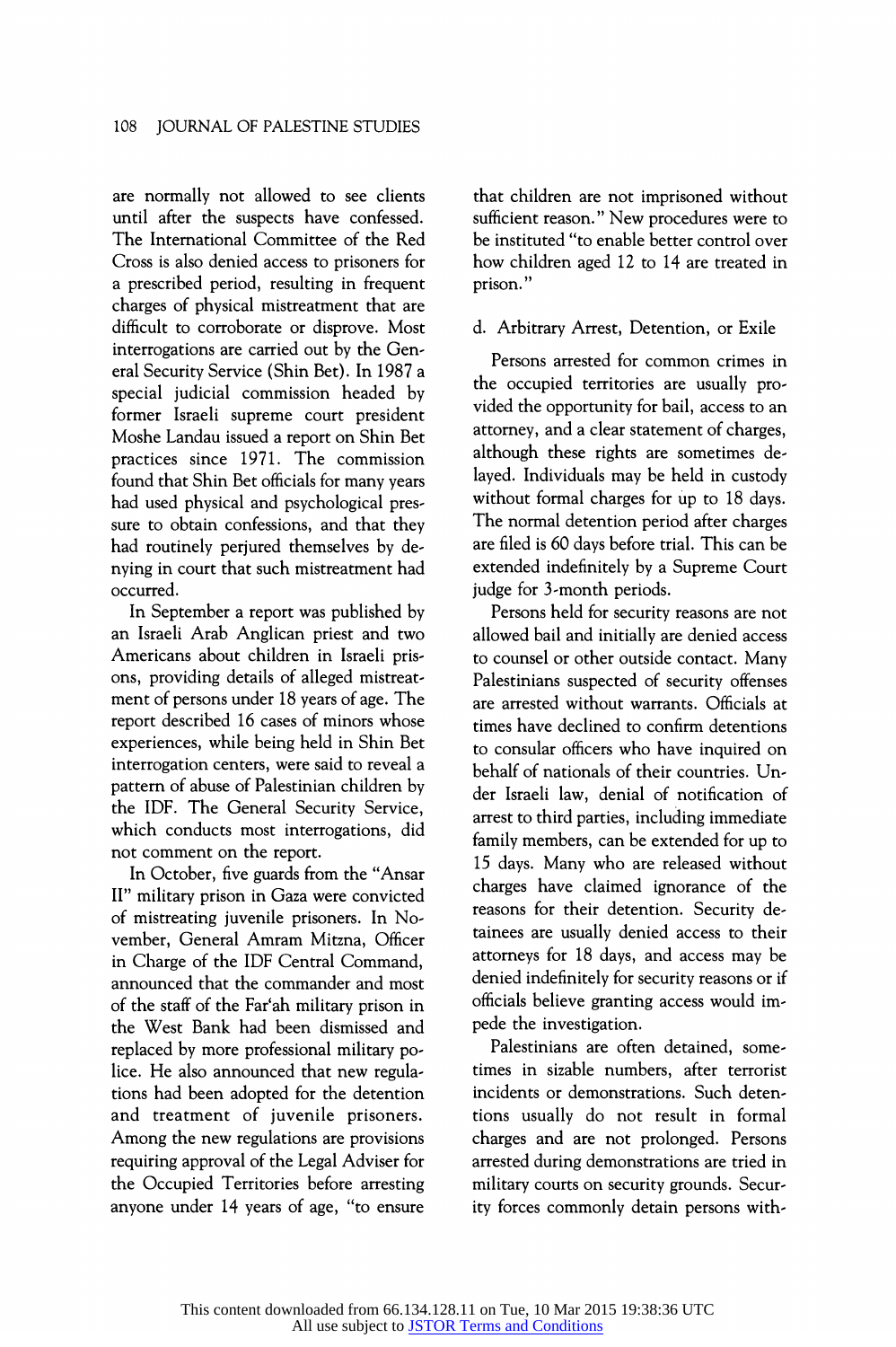out prompt notification of their relatives and without the use of warrants.

Israeli authorities often impose curfews or close off Palestinian areas on the basis that they are conducting investigations following security incidents. These actions disrupt the daily lives of the Palestinian inhabitants, who charge that the actions are a form of collective punishment.

The use of 6-month administrative detention and deportation continued in 1987, when Palestinians were deported and over 120 Palestinians were placed under administrative detention. The United States has stated that deportation is inconsistent with the Fourth Geneva Convention. Administrative detentions require confirmation by a military judge. The hearing is confidential and the detainee and counsel are routinely denied access to evidence cited as grounds for the detention, since judges usually determine that confidentiality of the evidence is required for security reasons. Such rulings can be challenged in Israel's Supreme Court, which has yet to overtum any of these determinations.

There is no forced labor in the occupied territories.

## e. Denial of Fair Public Trial

Jordanian law, substantially modified by Israeli military orders, remains in force in the West Bank for most criminal and civil matters. British Mandatory law, as modified by Israel, prevails in Gaza. The application of these laws, except in land acquisition and security cases, or where jurisdiction has been transferred by military order, has been left in the hands of an independent Palestinian judiciary. Palestinian residents of the occupied territories accused of nonsecurity offenses receive public trials in local courts. Israeli law is applied in East Jerusalem and the Golan Heights.

Palestinians accused of security offenses, which are not precisely defined under Israeli law, are normally tried in Israeli military courts and are defended by counsel. However, Israeli residents of the occupied territories who are accused of security offenses are tried by the Israeli district court closest to their residence or the site of the offense. The Israeli district courts are stricter than military courts regarding admissibility of evidence and general standards of judicial practice.

Most military trials are public, except for some cases involving serious security offenses, but many trials involve the use of at least some secret evidence, which neither the accused nor his attomey can see. At the request of the defendant, the Supreme Court will review whether sufficient security grounds exist to keep the evidence secret. It appears that the Supreme Court has always upheld the use of secret evidence. Consular officers are normally able to attend court proceedings involving foreign citizens. Palestinian minors are tried in the same courts and under the same rules as adults. Convictions in these courts are often based on confessions recorded in Hebrew, a language most residents of the occupied territories do not understand.

Orders of the civil administration may be appealed to the Israeli Supreme Court. Nonjudicial administrative orders of the military government may be appealed to area military commanders and the Supreme Court. Military court verdicts are not appealable, except on broadly interpreted procedural grounds to the Supreme Court, although the area commander may exercise the right of commutation.

f. Arbitrary Interference with Privacy, Family, Home, or Correspondence

Under occupation regulations, military authorities may enter private homes and institutions without prior judicial approval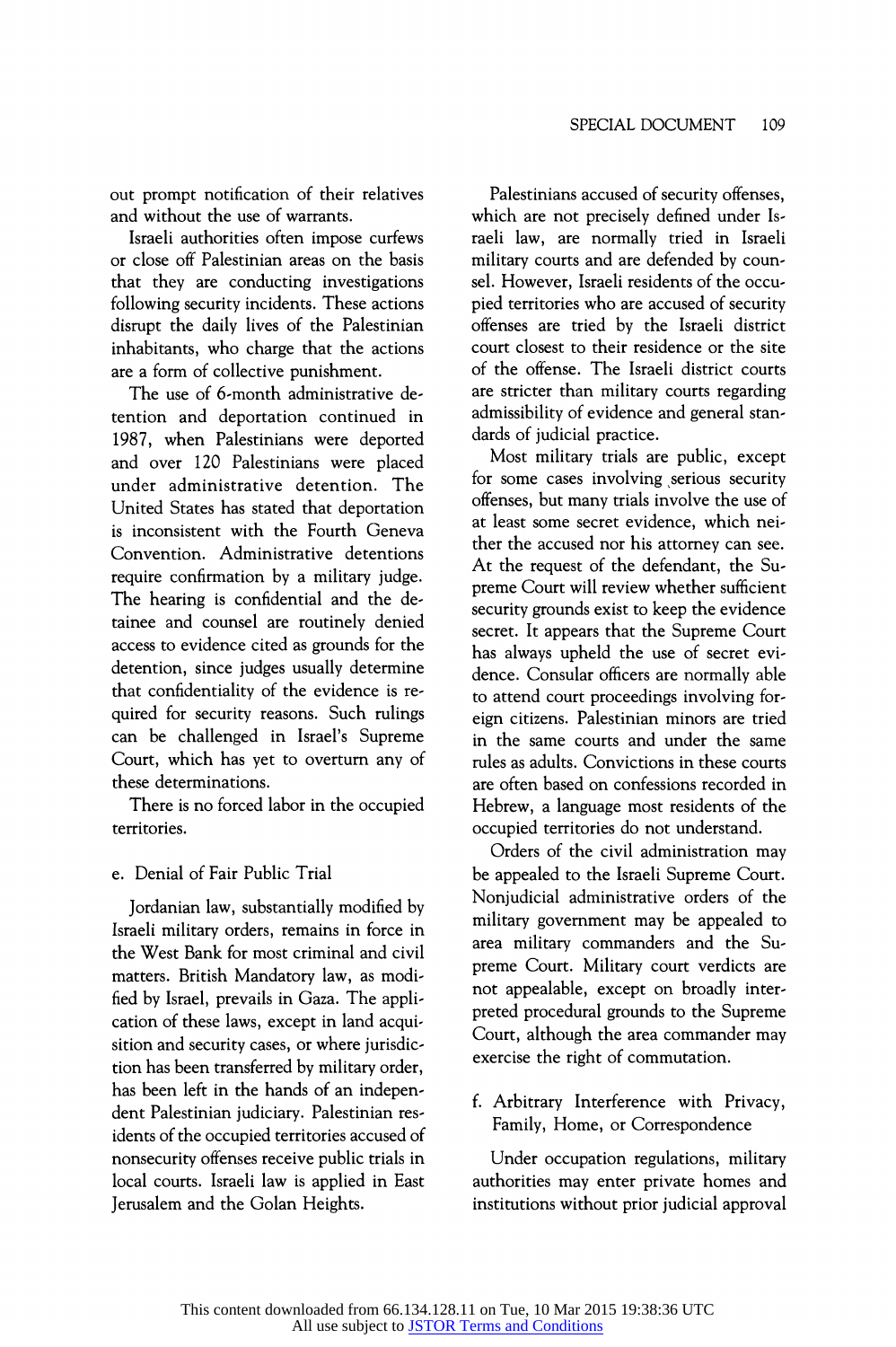in pursuit of security objectives. An existing military order, for example, permits soldiers to search persons or premises on the West Bank without warrant on the suspicion that a person or organization may possess a proscribed publication.

In the West Bank and Gaza during 1987, at least 6 Arab houses were demolished and 13 sealed after their occupants or relatives of the occupants were accused of involvement in security incidents. Twenty-six individual rooms were also sealed. Such actions were usually taken before the suspects were tried.

Most Palestinians and other observers believe that mail and telephone services in the West Bank and Gaza are monitored. Individuals are questioned on their political views by security officials. Such inquiries have in some cases involved ovemight detention.

#### Section 2. Respect for Civil Liberties, Including:

#### a. Freedom of Speech and Press

Freedom of expression is generally allowed, subject to restrictions imposed by the authorities on security grounds. Proscribed acts include displaying the Palestinian flag, its colors, or Palestinian nationalist slogans, and publicly expressing support for the PLO.

The Arabic press, most of which is located in East Jerusalem, is outspokenly critical of Israeli policies and actions. Stories about arrests, prison sentences, land seizures, and other controversial topics are generally reported, but editorials and articles are often censored in whole or in part. All items in Jerusalem's Arabic press must be submitted to the censor for prior review, and at least 20 editorials and commentaries were censored in 1987. Several Palestinian joumalists were interrogated about allegedly inflammatory articles or for failing to submit articles to the censors. The censor also prevented East Jerusalem Arabic papers from printing stories about alleged Israeli torture of Palestinian prisoners until Israeli papers ran the story. Hebrew papers need submit only articles on military security matters to the censors. Censorship decisions may be appealed to the chief censor.

Materials licensed to be published in East Jerusalem are free to circulate throughout Jerusalem but need a further license for distribution in the West Bank and Gaza. In 1987 two newspapers were denied the right to distribute for 2 weeks for failing to submit material to the censors. Military orders also forbid the printing or publishing of politically significant material without alicense. Political significance is not defined in the orders. During 1987 Israeli authorities closed one Jerusalem press agency for 6 months and one West Bank agency for 2 years. Another West Bank publishing company was closed for 6 months.

A permit is required for publications imported into the occupied territories. Arabic educational materials, periodicals, and books originating outside Israel are censored and may be banned for anti-Semitic or anti-Israel content, or for encouraging Palestinian nationalism. In the past several years, the number of titles banned by Israel has declined significantly. Possession of banned materials by West Bank or Gaza Arabs is a criminal offense. Usually, however, the possession of illegal publications is one of a series of charges levied against persons accused of security offenses.

At some point in 1987, Israeli authorities closed every university, as well as a number of vocational, secondary, and elementary schools, in the West Bank and Gaza on security grounds. The schools were closed for periods ranging from 1 day to 4 months, and some were subject to repeated closures. Military authorities also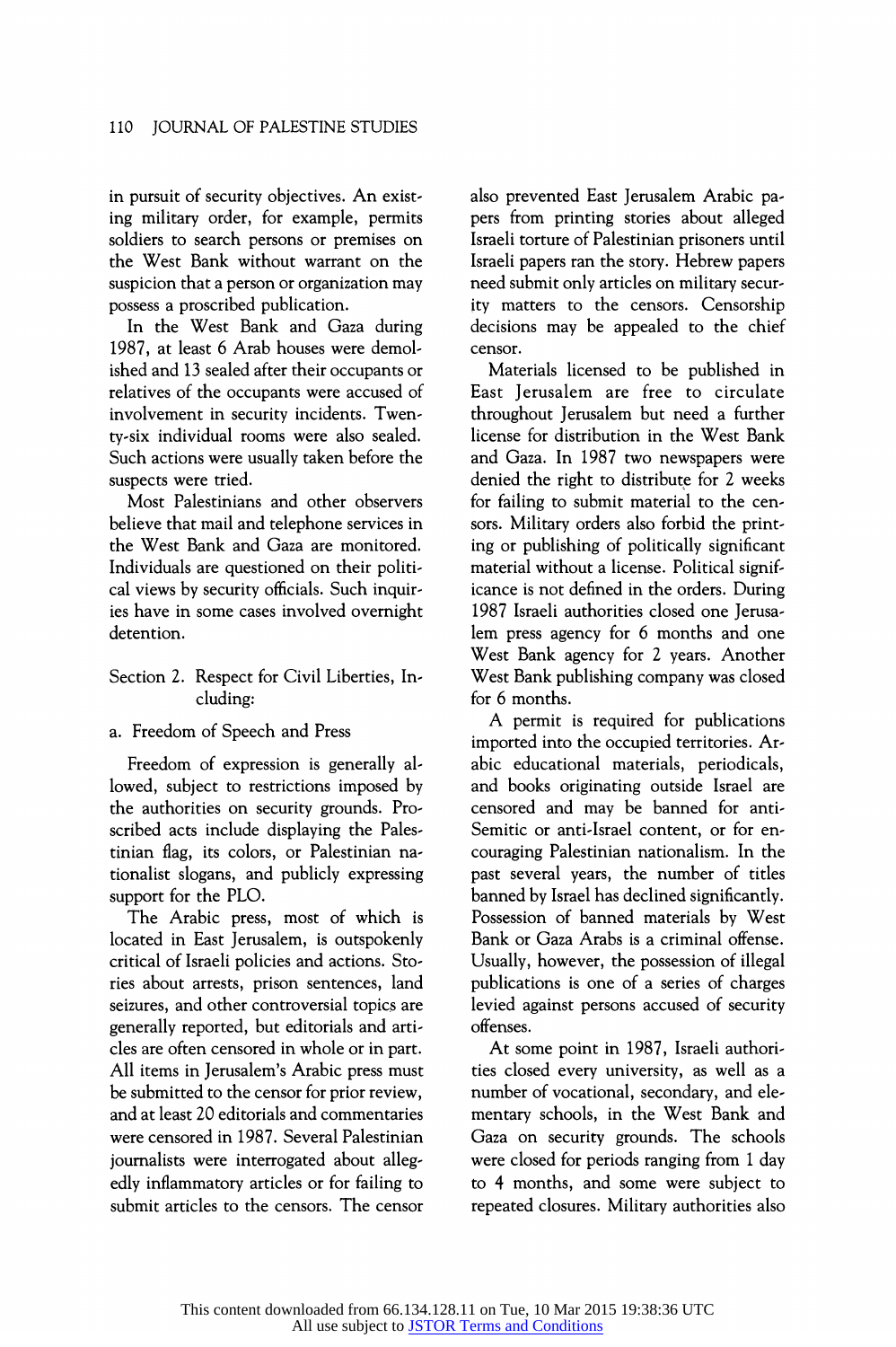accused some Palestinian students of being agitators and expelled them from the occupied territories in violation of the Fourth Geneva Convention.

The Hakawati Theater in East Jerusalem, a Palestinian nationalist ensemble, was closed 6 times for periods of 12 to 24 hours to prevent the staging of plays deemed harmful to Israeli security. Arabiclanguage radio and television programs from Jordan, Syria, and other Arab countries, including broadcasts of the Voice of Palestine, are received in the occupied territories without interference. Foreign joumalists have not reported difficulties in meeting inhabitants of the occupied territories, although one foreign joumalist was briefly detained in 1987 after interviewing an IDF soldier in uniform. As with reports by the local Arabic press, all reports filed by the foreign press are subject to military censorship.

b. Freedom of Peaceful Assembly and Association

Professional, labor, and fratemal groups are active and often take public stands on political issues. Political parties and other groups viewed as primarily political are not permitted. Public gatherings of more than 10 people require permission, which is often withheld from both Palestinian and Israeli groups on grounds of public order.

There are approximately 40 labor unions in the occupied territories, grouped into 2 rival federations. Since the beginning of the occupation, 15 new labor unions have been permitted to register in the West Bank, but over 100 applications have been tumed down, and several Arab unions have been disbanded by Israeli authorities because of asserted security concems. During 1987 Israeli authorities closed down three labor union offices in the West Bank. The Young Men's Muslim Association in Hizma Village was closed for 6 months, and Women's Day celebrations were banned in Qalqilya.

West Bank unions are generally small and confined to urban workers in skilled craft trades. Israeli authorities must approve all candidates for union positions, but subsequent elections are held without interference. Strikes are legal, except when conducted for political reasons.

## c. Freedom of Religion

Freedom of religious practice exists in the occupied territories. No group or sect is banned on religious grounds. Muslim and Christian holy days are observed without hindrance, and Muslims and Christians operate a variety of private schools and institutions. There has been no reported interference with the publication or distribution of religious publications.

Israel protects Muslim and Christian holy places and assures freedom of access to them. On occasion, the authorities have denied both Arab and Jewish groups access to certain religious sites on religious or security grounds.

Israel facilitates travel into Jordan for Muslim pilgrims to Mecca by expediting bridge clearance procedures and extending the hours of operation of the bridges. In 1987 several thousand pilgrims from the occupied territories made the hajj. However, 20 were reportedly refused permission on security grounds.

d. Freedom of Movement Within the Country, Foreign Travel, Emigration, and Repatriation

Freedom of movement is generally unrestricted for Arabs within the occupied territories, but some restrictions exist. Approximately 100,000 Palestinians travel daily to Israel to work. All residents over 16 must carry identity documents and show them to security officials if requested. Arab vehicles are often stopped for security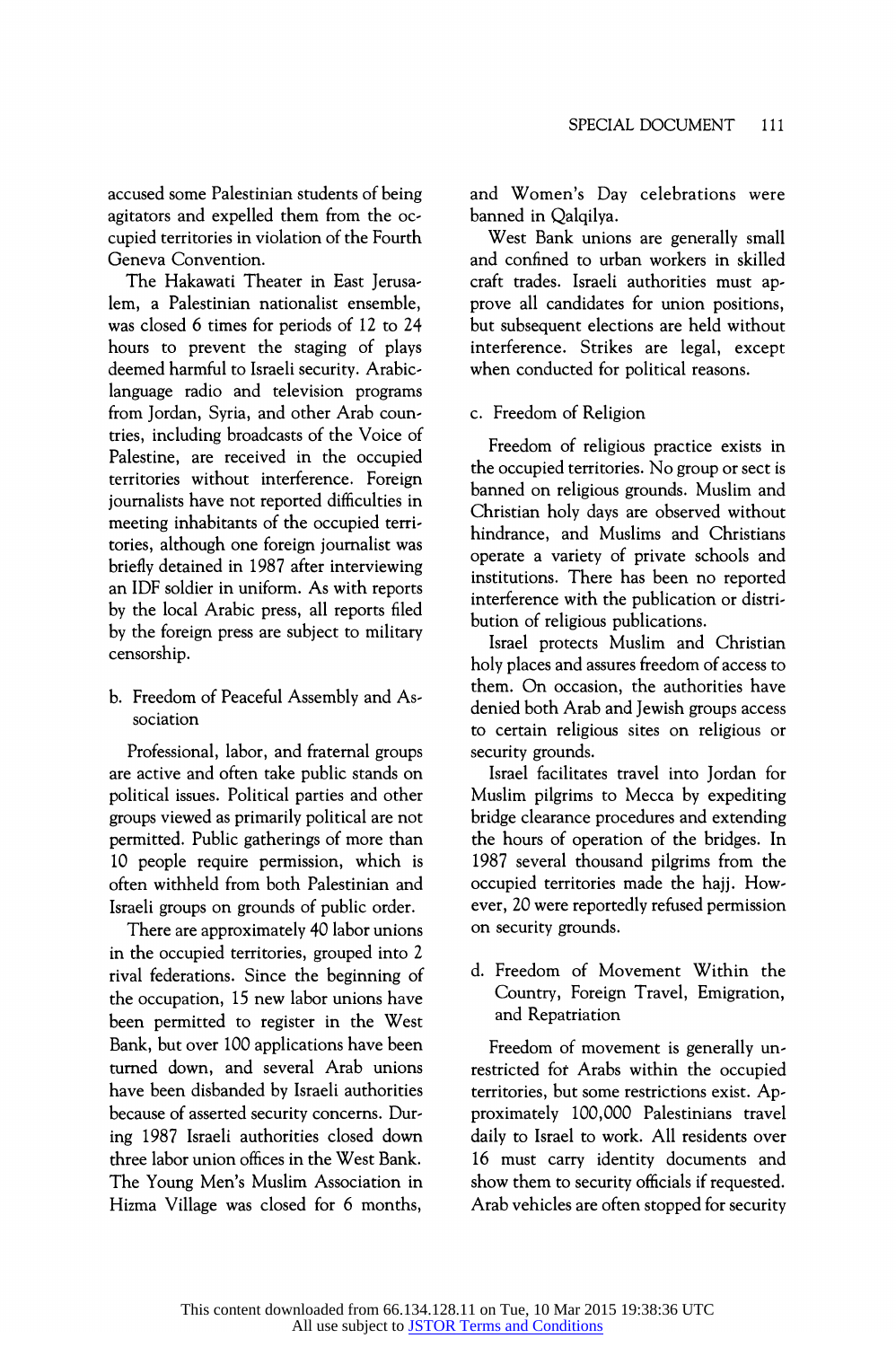checks, sometimes by Israeli settlers at unauthorized roadblocks. Palestinians residing in the occupied territories need permits to remain ovemight in Israel or East Jerusalem; West Bankers and Gazans are generally forbidden to remain in East Jerusalem after midnight, but the rule is not always rigorously enforced.

Following violent incidents, curfews lasting several hours to a day are often imposed in the surrounding area. At least 10 West Bank towns and 5 refugee camps were placed under curfew at least once during 1987. The Deheisheh and Balata camps were under curfew more than 10 times. Israeli authorities justify curfews as security measures, but Palestinians often perceive these restrictions as a form of collective punishment.

In 1987 over 100 Palestinians were placed under new or renewed orders restricting them to their towns for 3 months or more. Such orders do not require formal charges and are made by regional military commanders without judicial review. Many of those affected were political activists, outspoken critics of Israeli policies, or PLO supporters.

Most inhabitants of the occupied territories are permitted to travel abroad, and many thousands do so each year. Exit visas are required. Many residents of the West Bank are Jordanian citizens and use Jordanian passports for travel to or through Jordan. Israel issues laissez-passers to residents of the occupied territories to facilitate foreign travel from ports and airports in Israel. In some of these cases, restrictions are imposed on reentry. Travel bans are also imposed on some persons suspected of, but not charged with, antioccupation activities.

Israeli security forces have banned travel by Palestinian residents of certain areas and some bans have lasted for more than 2 months. Travel bans were imposed on at least 10 West Bank towns and villages in

1987. Two-way travel between the West Bank and Jordan is permitted, and all members of the Jordanian Parliament resident in the West Bank were allowed to travel freely to attend parliamentary sessions. Israeli authorities justify travel bans as security measures, but Palestinians often perceive these restrictions as a form of collective punishment.

There are no obstacles to emigration. Israel sometimes refuses to renew the laissez-passers of West Bank residents who study or work abroad, on the ground that they have abandoned their residence, even though they may not have acquired foreign citizenship. Those who have acquired foreign citizenship are ordinarily not allowed to resume residence in the West Bank. Persons subject to these restrictions are permitted to return to the West Bank as tourists only, and are sometimes refused entry entirely. Entry or residency permission is frequently denied to spouses, relatives, and children, following the emigration of the head of their household. Israel also has not permitted the return of many former West Bank residents who were not present in the territories, for whatever reason, at the time of a 1967 census conducted several months after the June war.

Persons who marry residents of the occupied territories do not have the right to take up residency in the occupied territories. The majority of those wishing to join their families in such cases are refused permission to do so. Israel states that such requests are granted for humanitarian reasons. However, Palestinians assert that there are over 10,000 family reunification requests pending, many of them for several family members. Israel permitted approximately 1,400 persons to rejoin Palestinian families in 1987.

Gazans normally do not need prior approval for travel to the West Bank. Under special arrangements concluded between Israel and Egypt, thousands of Gazans reg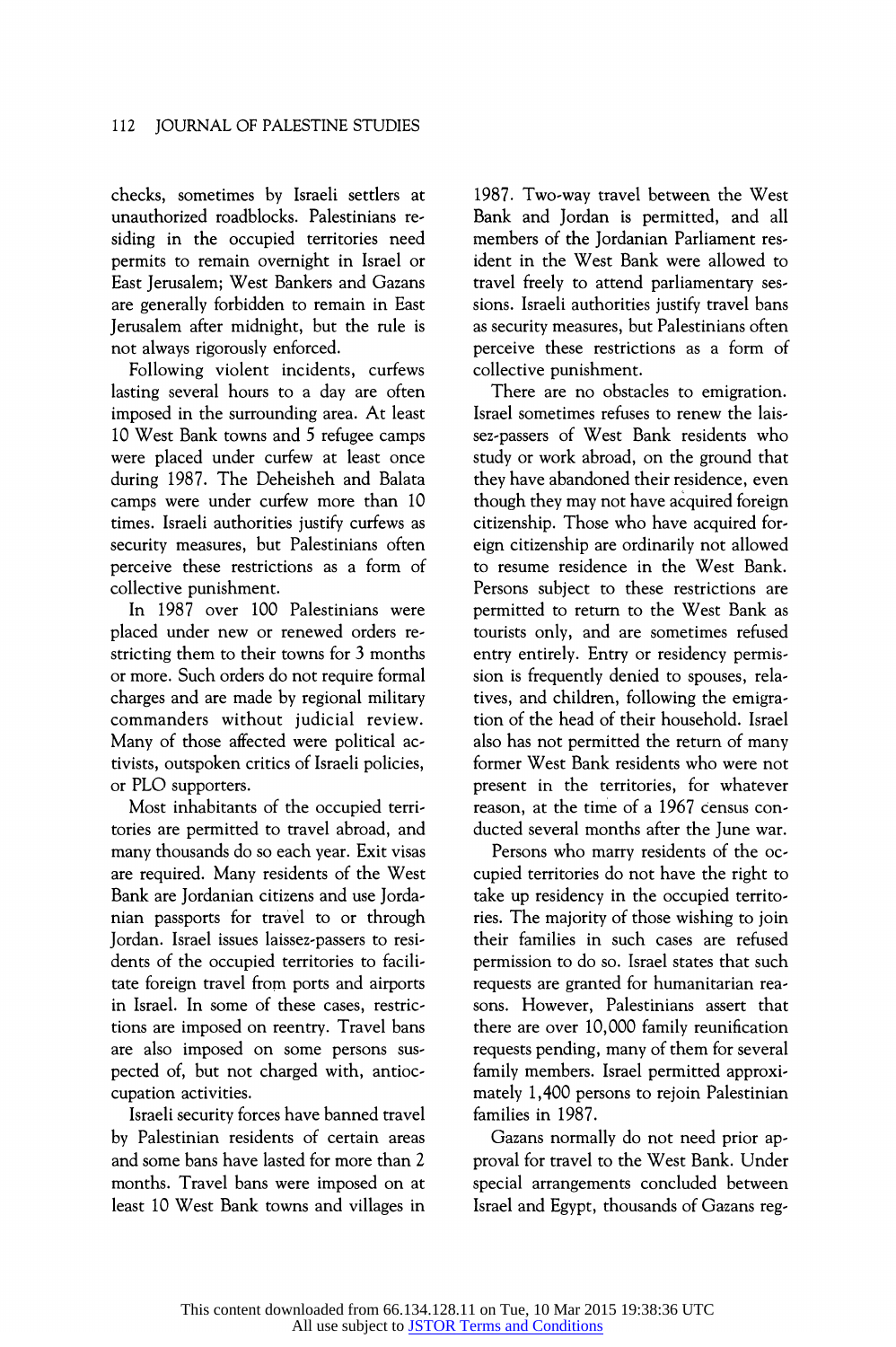ularly cross into Egypt, particularly to work or visit relatives in the divided city of Rafah. Israel permits Golan Heights Druze to return after attending school in Syria; it has not, however, permitted the return of other Syrians who fled or were expelled from the area during and after the 1967 war.

## Section 3. Respect for Political Rights: The Right of Citizens to Change Their Govemment

There is no self-govemment in the territories above the municipal level. Palestinians are not represented on the Higher Planning Council, the main regional body in charge of physical planning. At the municipal level, Arab civil servants, institutions, and municipal officials operate under the civil administration. Most villages retain their traditional leadership. No Palestinian political parties or overtly political organizations are permitted.

Municipal elections were last held in 1976. A few elected mayors have continued to hold office. Others were dismissed and replaced by Israeli officials. In October 1986, Arab mayors were appointed to replace Israeli officials in Ramallah, el-Bireh, and Hebron. With these appointments, all West Bank municipalities now have Arab mayors. Bethlehem and Tulkarem are the only major towns govemed by elected Arab mayors. Arab residents of East Jerusalem are permitted and encouraged to vote in Jerusalem municipal elections. Approximately 20 percent did so in the 1983 elections.

Most Palestinian residents of the West Bank are Jordanian citizens and as such are represented by 2 senators and 30 members of the Jordanian Parliament. Although Jordan has held elections to fill vacant seats in Parliament, Israel has not permitted similar elections in the West Bank since 1967.

## Section 4. Govemmental Attitude Regarding International and Nongovernmental Investigation of Alleged Violations of Human Rights

Many local groups, both Israeli and Palestinian, are concemed with human rights issues. Publications and statements from these groups are allowed to circulate in the occupied territories. Arab and Israeli human rights groups continued to increase their coordination during 1987.

Israel normally permits intemational human rights groups to visit the occupied territories and does not interfere with their investigations. However, one member of Law in the Service of Man, the main West Bank human rights group, was put under administrative arrest on security grounds in 1987. The military censor also prohibited the group from publishing requests for students who had been arrested to contact the organization about their situation.

## Section 5. Discrimination Based on Race, Sex, Religion, Language, or Social Status

Palestinians living in the West Bank and Gaza are subject to pre-occupation Jordanian law as amended by laws and regulations of the Israeli military authorities. Jewish settlers residing in these areas, however, are subject to the same Israeli law, jurisdiction, and administration as applied to Israeli nationals residing in Israel. Under this dual system, on a broad range of issues, including the right to due process, the acquisition and loss of residency, freedom of movement, land use, and access to social services, Palestinians in the West Bank and Gaza are usually treated less favorably than Jewish settlers in the same areas. In addition, Jewish settlers involved in security violations have generally been treated more leniently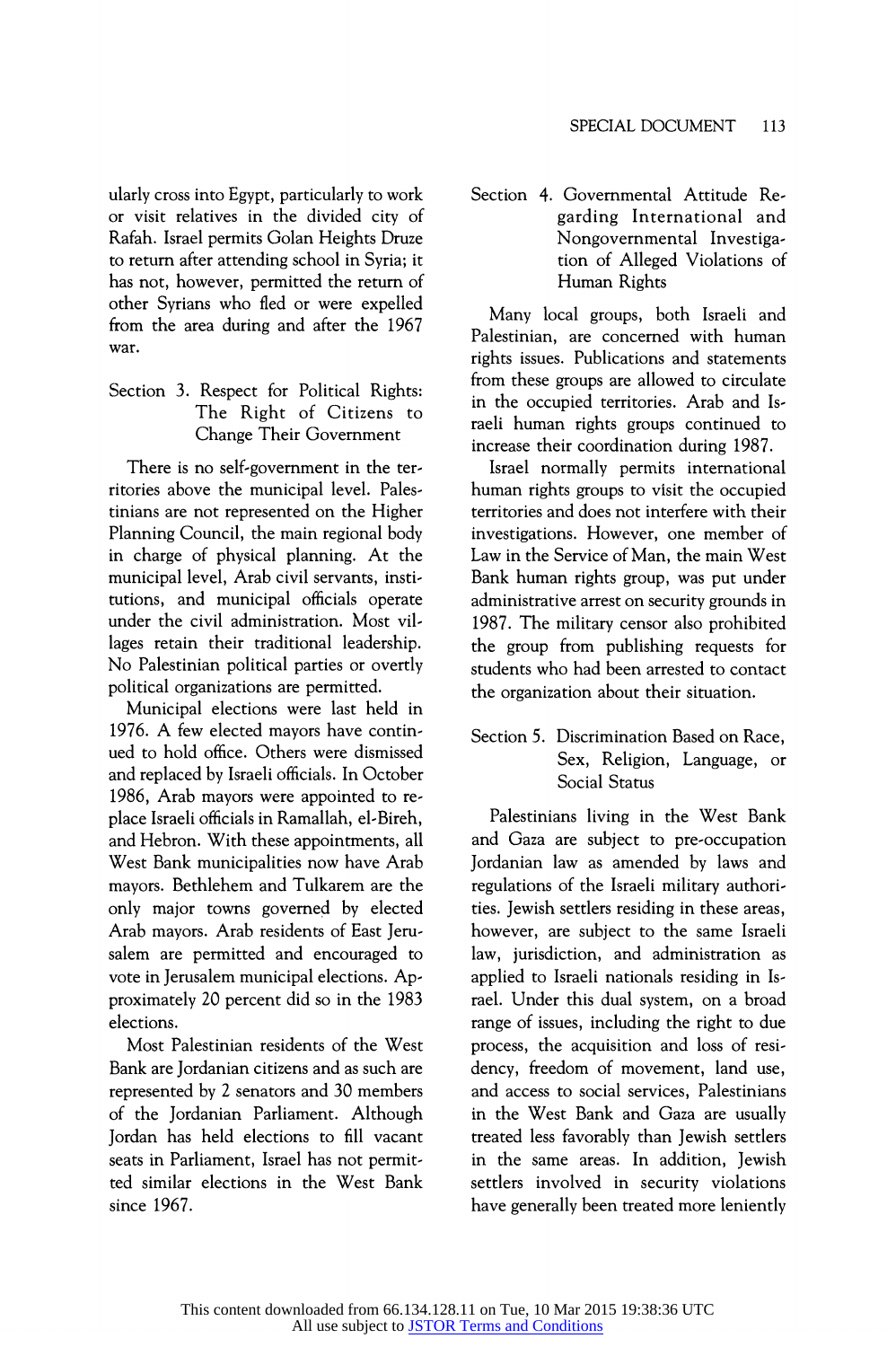by Israeli security personnel than Palestinians involved in similar incidents.

Israel has declared that Israeli law applies to all inhabitants of East Jerusalem and the Golan Heights.

The use of land by Israeli authorities for military purposes, road projects, Israeli settlements, and other purposes which restrict access, significantly affects the lives and economic activities of Palestinians. Palestinians are excluded from the Higher Planning Council, which draws up plans for land use in the occupied territories, and exercises certain powers transferred from local municipal and village councils in 1971. Government planning bodies, military officials, and Israeli settlers are represented on the council.

The authorities have discriminated against the Palestinian population in the use of a substantial portion of the land in the occupied territories which is under govemment control. Approximately 5 percent of the land to which Palestinian access has been restricted has been tumed over to Jewish Israeli nationals for residential, agricultural, or industrial use.

The Govemment of Israel funds basic services for Palestinians, primarily from tax revenues generated in the occupied territories. However, Israeli settlements also receive large annual subsidies from the Govemment, and individual Israelis may receive inducements to take up residence in the occupied territories. Palestinians do not receive such assistance.

Palestinians retuming from Jordan, as well as other Arabs and persons of Arab descent, regardless of citizenship, are subject to extensive searches, and many complain of unnecessarily harsh or humiliating treatment and harassment.

The West Bank is served by four universities, one college, one community college, and a variety of other educational institutions, all established or upgraded since the beginning of the Israeli occupation. None of the universities receives financial support or other assistance from the occupation authorities. Palestinian teachers in the occupied territories must receive certificates from the Israeli authorities, the issuance of which is based on security and political criteria as well as professional competence.

The Israeli-occupied portion of the Golan Heights consists of 1,295 square kilometers, and has an Arab population of about 15,000, mostly Druze and a small percentage of Alawites. Approximately 7,500 Israeli settlers live in some 32 settlements in the Golan Heights. Druze village councils have complained that they do not receive sufficient funding to provide minimal municipal services, and a third of the estimated 4,000 school children are reported to be studying in substandard classrooms.

There are no legal or administrative prohibitions on the employment of women in the occupied territories, although traditional cultural mores and family commitments restrict most to homemaking. Most Palestinian women holding jobs outside their homes reside and work in urban areas. Employment of women is concentrated in service industries, education, and health services, with a small number working in journalism, law, and other professions.

Although women legally have equal access to public education, custom and family pressures limit the number of women in West Bank schools. Even so, female school enrollment is quite high by Middle Eastem standards. A little over 45 percent of the primary and secondary school students are female. While female enrollment at the postsecondary level varies from 30 to 45 percent at coeducational colleges and universities, a number of West Bank teacher and vocational training centers are all male or all female.

There is a wide range of women's cooperative groups for health care, child care, handicraft production, vocational train-